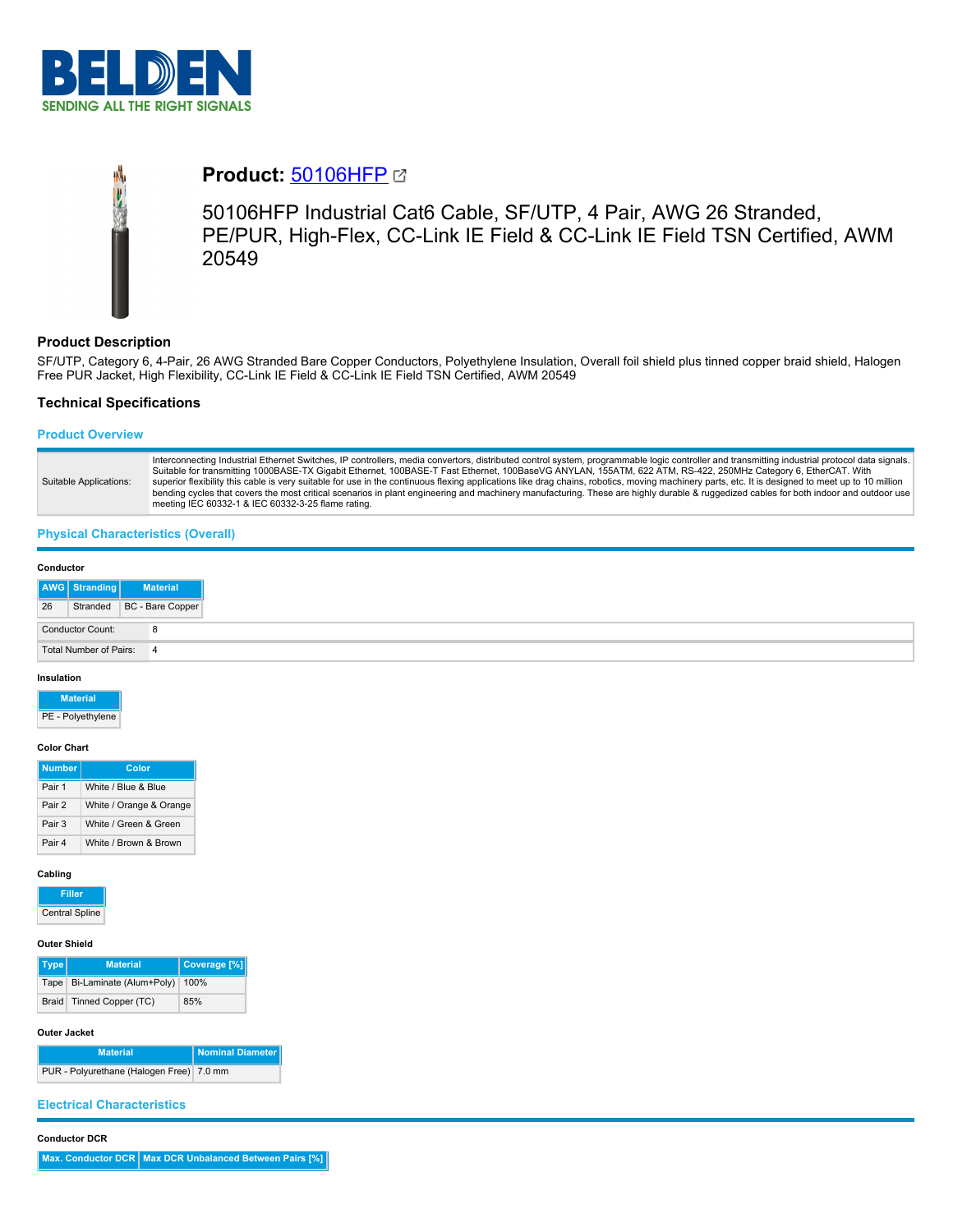#### **Capacitance**

| Max. Capacitance Unbalance Nom. Mutual Capacitance |         |
|----------------------------------------------------|---------|
| 330 pF/100m                                        | 56 pF/m |

## **Impedance**

| Nominal Characteristic Impedance |
|----------------------------------|
| 100 Ohm                          |

## **Delay**

**Max. Delay Max. Delay Skew**

538 ns/100m @100MHz 45 ns/100m

## **High Frequency**

|                | Frequency [MHz]   Max. Insertion Loss (Attenuation)   Min. NEXT [dB]   Min. PSNEXT [dB]   Min. ACRF (ELFEXT) [dB]   Min. PSACRF (PSELFEXT) [dB]   Min. RL (Return Loss) [dB] |         |         |         |         |         |
|----------------|------------------------------------------------------------------------------------------------------------------------------------------------------------------------------|---------|---------|---------|---------|---------|
| 1 MHz          | 2.1 dB                                                                                                                                                                       | 65 dB   | 62 dB   | 63.3 dB | 60.3 dB | 19dB    |
| 4 MHz          | 4.0 dB                                                                                                                                                                       | 63 dB   | 60.5 dB | 51.2 dB | 48.2 dB | 19dB    |
| 8 MHz          | 5.7dB                                                                                                                                                                        | 58.2 dB | 55.6 dB | 45.2 dB | 42.2 dB | 19dB    |
| 10 MHz         | 6.3 dB                                                                                                                                                                       | 56.6 dB | 54 dB   | 43.3 dB | 40.3 dB | 19dB    |
| 16 MHz         | 8.0 dB                                                                                                                                                                       | 53.2 dB | 50.6 dB | 39.2 dB | 36.2 dB | 18dB    |
| 20 MHz         | 9.0 dB                                                                                                                                                                       | 51.6 dB | 49 dB   | 37.2 dB | 34.2 dB | 17.5 dB |
| 25 MHz         | 10.1 dB                                                                                                                                                                      | 50 dB   | 47.3 dB | 35.3 dB | 32.3 dB | 17dB    |
| 31.25 MHz      | 11.4 dB                                                                                                                                                                      | 48.4 dB | 45.7 dB | 33.4 dB | 30.4 dB | 16.5 dB |
| 62.5 MHz       | 16.5 dB                                                                                                                                                                      | 43.4 dB | 40.6 dB | 27.3 dB | 24.3 dB | 14 dB   |
| 100 MHz        | 21.3 dB                                                                                                                                                                      | 39.9 dB | 37.1 dB | 23.3 dB | 20.3 dB | 12 dB   |
| <b>200 MHz</b> | 31.5 dB                                                                                                                                                                      | 34.8 dB | 31.9 dB | 17.2 dB | 14.2 dB | 9 dB    |
| 250 MHz        | 35.9 dB                                                                                                                                                                      | 33.1 dB | 30.2 dB | 15.3 dB | 12.3 dB | 8 dB    |
| Table Notes:   | Note: Fluke Channel transmission performance, Max. Cable length: 45 meters                                                                                                   |         |         |         |         |         |

# **Voltage**

**Voltage Rating [V]** 300 V RMS (UL AWM Style 20549)

## **Temperature Range**

| Operating Temperature<br>Range: | $0.80^{\circ}$<br>$-25^{\circ}$ C $-$<br>. |
|---------------------------------|--------------------------------------------|
|---------------------------------|--------------------------------------------|

## **Mechanical Characteristics**

| <b>Bulk Cable Weight:</b>                | 54 kg/km                                                                                                             |
|------------------------------------------|----------------------------------------------------------------------------------------------------------------------|
| Min. Bend Radius<br>During Installation: | 56 mm                                                                                                                |
| Min No. of Drag Chain<br>Cycles:         | 10 million                                                                                                           |
|                                          | Drag Chain Parameters: 1m Travel Distance, 2m/s Travel Speed, 2m/s <sup>2</sup> Acceleration and 70mm Bending Radius |

## **Standards**

| CEC/C(UL) Compliance: AWM I/II 80C 300V |                                        |
|-----------------------------------------|----------------------------------------|
| UL AWM Style<br>Compliance:             | AWM 20549                              |
| ISO/IEC Compliance:                     | <b>ISO/IEC 11801</b>                   |
| Data Category:                          | Category 6                             |
| ANSI Compliance:                        | ANSI/TIA 568-D.2                       |
| TIA/EIA Compliance:                     | CC-Link IE Field, CC-Link IE Field TSN |

# **Applicable Environmental and Other Programs**

Suitability - Indoor: Yes

| <b>Environmental Space:</b>          | Indoor/Outdoor, LSZH |
|--------------------------------------|----------------------|
| EU Directive<br>2011/65/EU (RoHS 2): | Yes                  |
| EU Directive<br>Compliance:          | Yes                  |
| <b>Suitability</b>                   |                      |